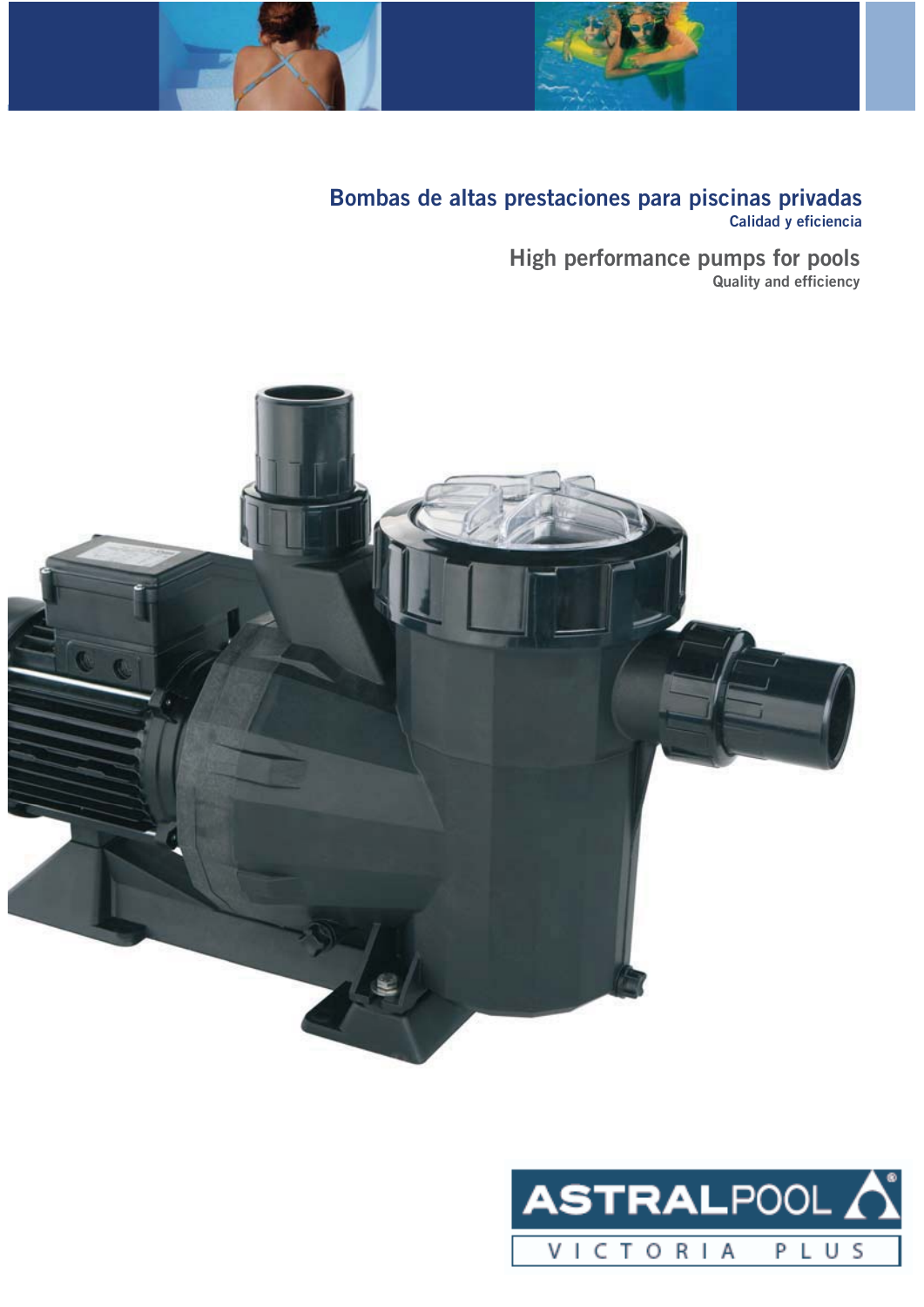# **Bomba autoaspirante Victoria para piscinas privadas y spas Victoria self-priming pump for private pools and spas**

# **Alto rendimiento, bajo nivel sonoro y un gran prefiltro incorporado**

La generación de bombas de piscina Victoria Plus surge de la fusión de las bombas Astral Victoria y Sprint. Con esta gama AstralPool proporciona una bomba de altas prestaciones donde su construcción, mediante plásticos técnicos y acero inoxidable de primera calidad, garantiza su gran rendimiento. Su prefiltro con una capacidad de 4,7 l permite la retención de elementos sólidos, evitando así su entrada en la parte hidráulica de la bomba.

#### **Sus características:**

Se trata de una bomba centrífuga monocelular con capacidad autoaspirante con motores monofásicos o trifásicos que van desde 1/3 CV hasta 3 CV. La nueva generación de motores eurotensión de la gama Victoria Plus permiten trabajar con un margen de tensiones del +/-10% respecto a la nominal del motor, es decir, ante eventuales subidas y bajadas de tensión hasta un máximo del 10%, el motor de la bomba trabajará normalmente . Además, todas las partes metálicas que están en contacto con el agua están fabricadas de acero inoxidable AISI-316 para asegurar una vida útil de funcionamiento lo más larga posible. Por otro lado, la protección IP-55, evita la entrada en el interior del motor de partículas sólidas y líquidos, y el aislamiento clase F del motor, hacen posible la instalación de la gama Victoria Plus en ambientes con elevados índices de humedad y elevadas temperaturas.

Podemos afirmar que la bomba Victoria Plus puede satisfacer todas las necesidades de aplicación en piscinas privadas y spas en todos los entornos y ubicaciones.



# **High performance, low noise level, large built-in prefilter**

The Victoria Plus line of pool pumps from AstralPool offers excellent features in a pump manufactured of engineering plastics and high-quality stainless steel to ensure top-of-the-line performance. Solid particles are retained by the large-capacity prefilter, preventing them from entering the hydraulic system of the pump.

#### **Characteristics:**

This single-stage, self-priming centrifugal pump comes with a single-phase or three-phase motor with a power rating that ranges from 1/3 HP to 3 HP. The new generation of Eurovoltage motors in the Victoria Plus range allows the pump to operate within  $\pm$  10% of the rated voltage of the motor. As a result, the pump motor will continue to operate normally, even with voltage dips and surges of up to 10%. In addition, all metal parts in contact with water are manufactured of AISI-316 stainless steel to maximize service life. Moreover, an IP-55 housing prevents solid particles and liquids from entering the motor, and the Class F insulation of the motor allows the Victoria Plus pump to be installed in areas with high humidity levels and high temperatures.

The Victoria Plus pump is perfect for meeting the needs of private pools and spas in any environment or location.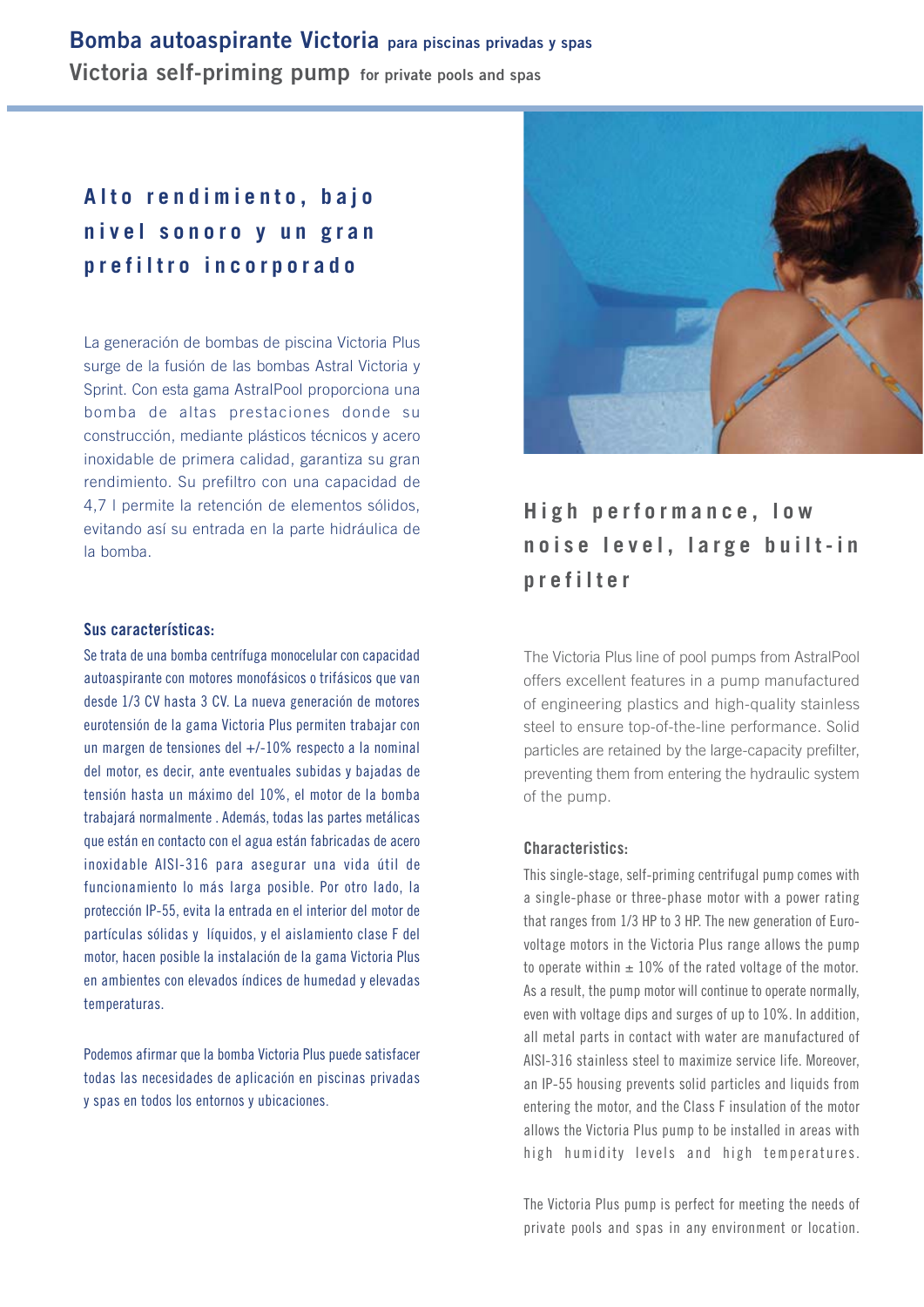

## **Sus características:**

- El conjunto de las partes de la bomba está fabricado en plásticos técnicos, con lo cual se evita cualquier problema de corrosión.
- El cuerpo del difusor está fabricado en Luranyl® y el Rodete en Noryl®, con carga de fibra de vidrio dándoles una resistencia y acabado al más alto nivel.
- Cierre mecánico en acero inoxidable AISI-316 y carburo de silicio.
- Aislamiento Clase F y protección motor IP-55.
- Rodamientos protegidos contra los efectos de la humedad.
- Autoaspiración hasta 2 metros
- Tornillería del cuerpo de la bomba en acero inoxidable.

## **Prefiltro de gran capacidad**

Las bombas Victoria están equipadas con un prefiltro de gran capacidad (4,7 litros) con lo que se evita limpiarlo tan a menudo.

## **Characteristics:**

- All pump parts manufactured of engineering plastics to prevent problems with corrosion.
- Diffuser body made of Luranyl® and impeller made of Noriy ® with fiberglass, for superb resistance and finish.
- Mechanical seal in AISI-316 stainless steel and silicon carbide.
- Class F insulation and IP-55 motor protection.
- Ball bearings protected against the effects of humidity.
- Self-priming up to 2 metres.
- Stainless steel nuts and bolts for the pump.

# **Large-capacity prefilter**

The Victoria pumps feature a prefilter with a large capacity (4.7 litres) allowing the convenience of longer cleaning intervals.

# **Nueva tapa prefiltro**

Las bombas Victoria Plus tienen una nueva tapa prefiltro tipo cruceta totalmente compatible con las bombas Astral Sprint y Victoria.

#### **Rapid inspection**

Victoria Plus pumps have a new easy to handle lidlocking nut which is compatible with Astral Sprint and Victoria pumps.



## **Tuerca de nueva generación**

Tuerca-tapa prefiltro de fácil operatividad, utilizando la llave de apertura y cierre incorporada a la bomba.

#### **New generation lid nut**

Easy-to-operate prefilter lid nut that uses a built-in mechanism for opening and closing.



#### **Un mejor soporte de la bomba**

Los pies de la gama Victoria y Sprint se han combinado para mejorar el soporte de la bomba y del motor cuando sea requerido.

#### **Improved pump base**

The Victoria and Sprint's base have been combined to improve the pump's and motor's support when required.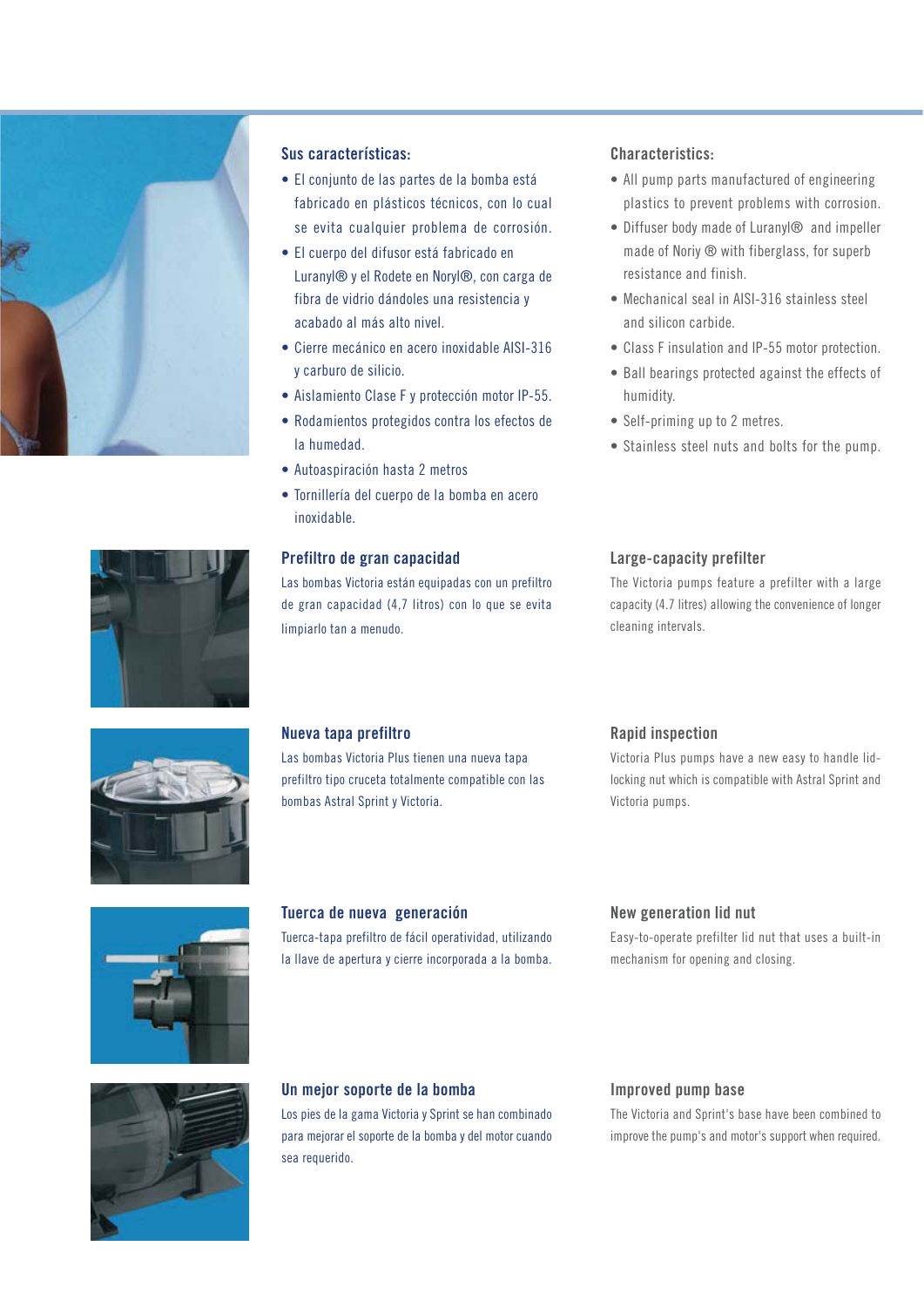

|               | Tapa prefiltro transparente.                                                                  |                | Transparent prefilter lid.                                                             |
|---------------|-----------------------------------------------------------------------------------------------|----------------|----------------------------------------------------------------------------------------|
|               | Llave tapa prefiltro.                                                                         |                | Prefilter lid mechanism.                                                               |
| $\mathbf{3}$  | Manguitos conexión desde $1 \frac{1}{2}$ " hasta 3".                                          | 3              | Connection hoses from 1 1/2" to 3".                                                    |
|               | Tapón purga de fácil apertura.                                                                |                | Easy-to-open bleeder plug.                                                             |
| 5             | Prefiltro de 4,7 lts de capacidad.                                                            |                | <b>5</b> Prefilter with 4.7-litre capacity.                                            |
| 6             | Cesto prefiltro para evitar la entrada de elementos<br>sólidos en la hidráulica.              | 6              | Prefilter basket to prevent solid particles from<br>entering the hydraulics.           |
|               | Rodete fabricado en Noryl ®.                                                                  |                | Noryl <sup>®</sup> impeller.                                                           |
| 8             | Cierre mecánico construido en acero AISI 316 y<br>parte fija con carburo de silicio.          |                | Mechanical seal in AISI 316; fixed part in silicon<br>carbide.                         |
| -9            | Rodamientos preparados para trabajar con altas<br>temperaturas y elevados índices de humedad. | $\overline{9}$ | Ball bearings suitable for working at high<br>temperatures and high rates of humidity. |
| $\mathbf{10}$ | Motor Eurotensión. Aislamiento clase F. IP-55.                                                |                | Class F insulation Euro-voltage motor. IP-55 rating.                                   |
|               | Pie bomba de gran estabilidad.                                                                |                | Extra-stable pump base.                                                                |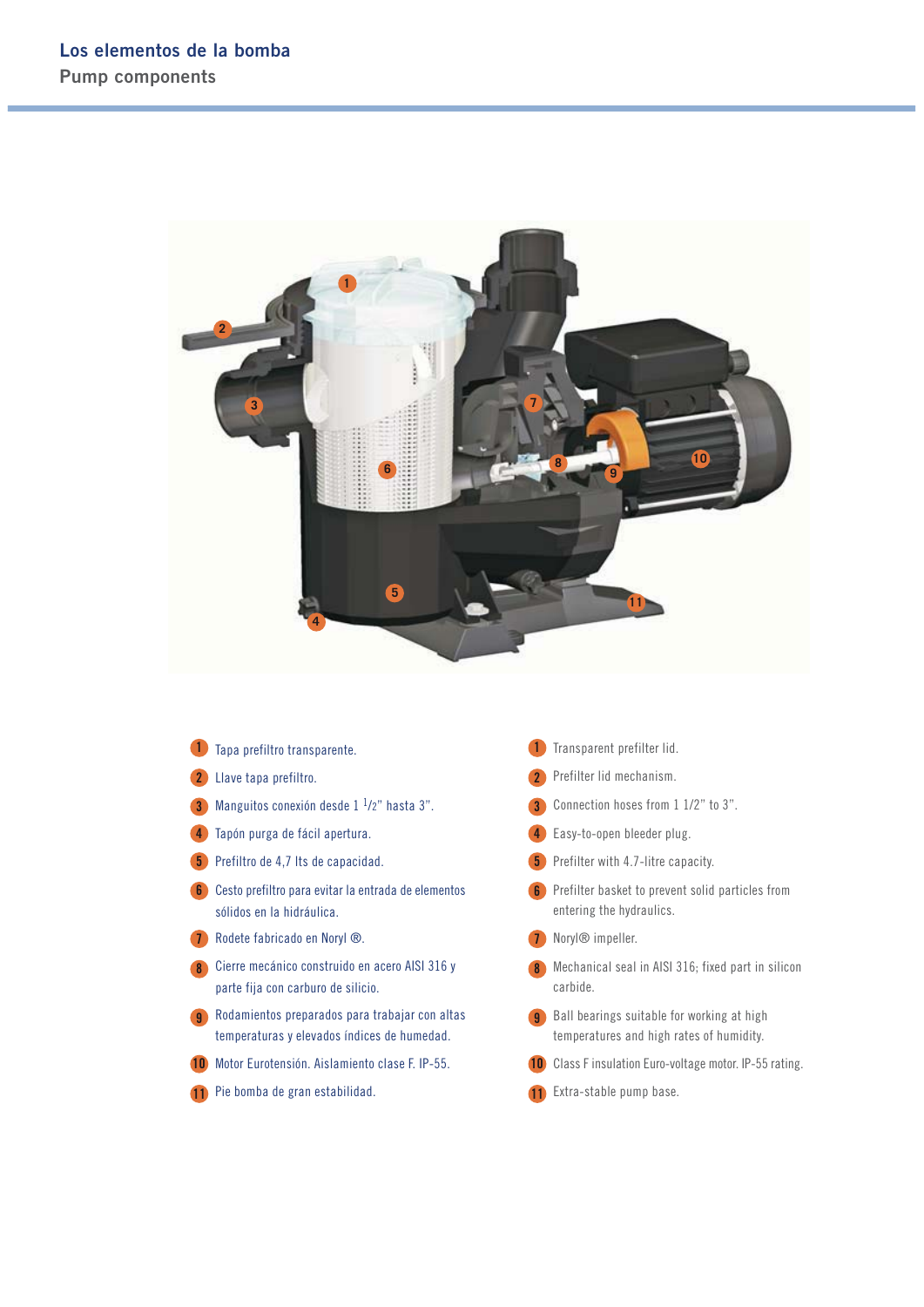



**Curvas de Potencia-Caudal Power-Flow Curves**





**Curvas de Potencia-Caudal Power-Flow Curves**

**Curvas de rendimiento**